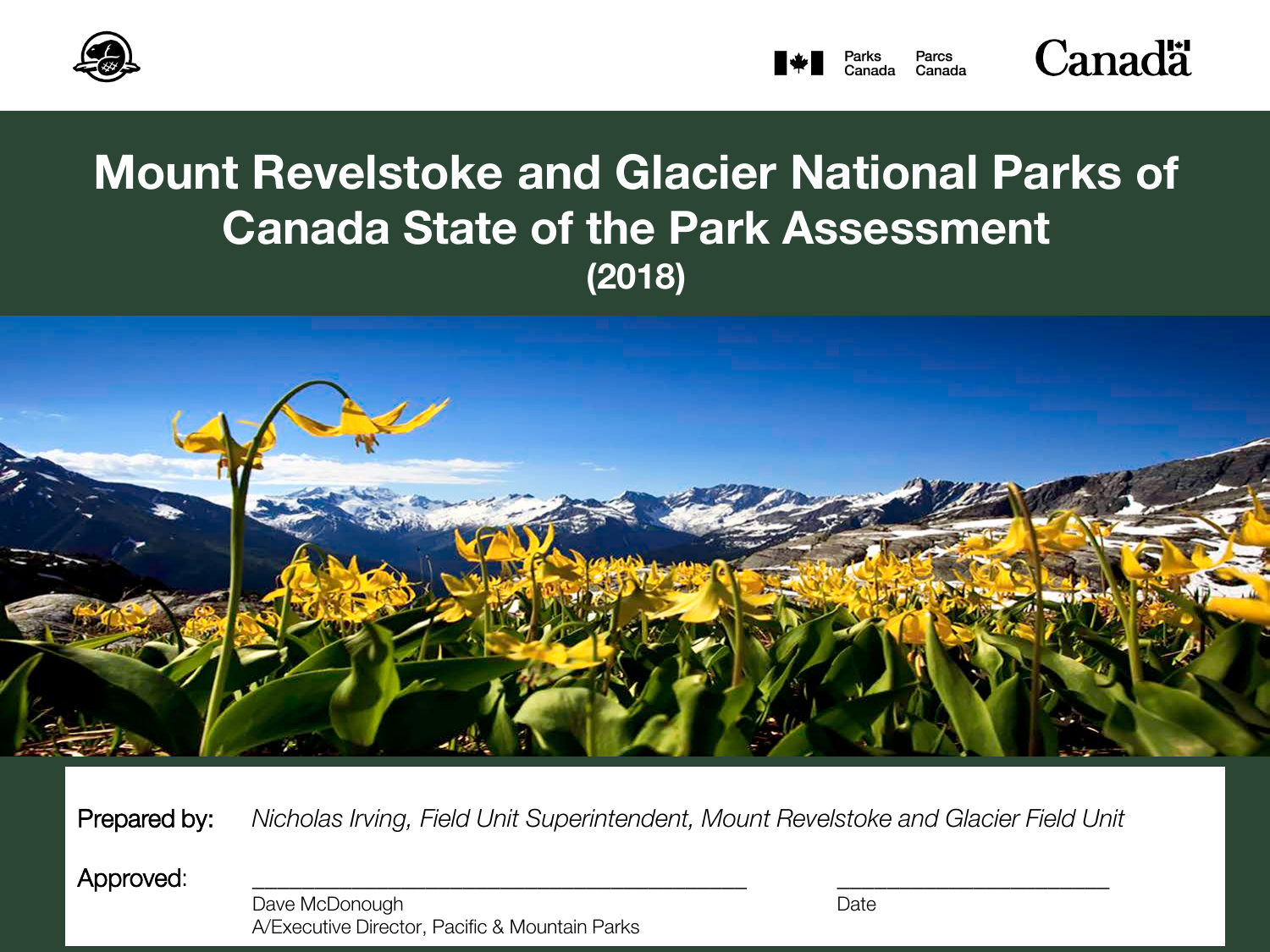# **Overview of Indicators- Mount Revelstoke and Glacier National Parks**



| Indicator Ratings |                   |  |
|-------------------|-------------------|--|
|                   | Good              |  |
|                   | Fair              |  |
|                   | Poor              |  |
| N/R               | Not Rated         |  |
| N/A               | Not<br>Applicable |  |

"State of the Park" assessments are used to communicate the overall condition of key aspects of the park. The results reported in this assessment are based on monitoring data collected by Parks Canada for a suite of indicators used for consistent reporting across Canada's national parks. These assessments are undertaken every ten years to support identifying key management issues to address in the next park management plan.

- \*\* Mount Revelstoke National Park
- \* Glacier National Park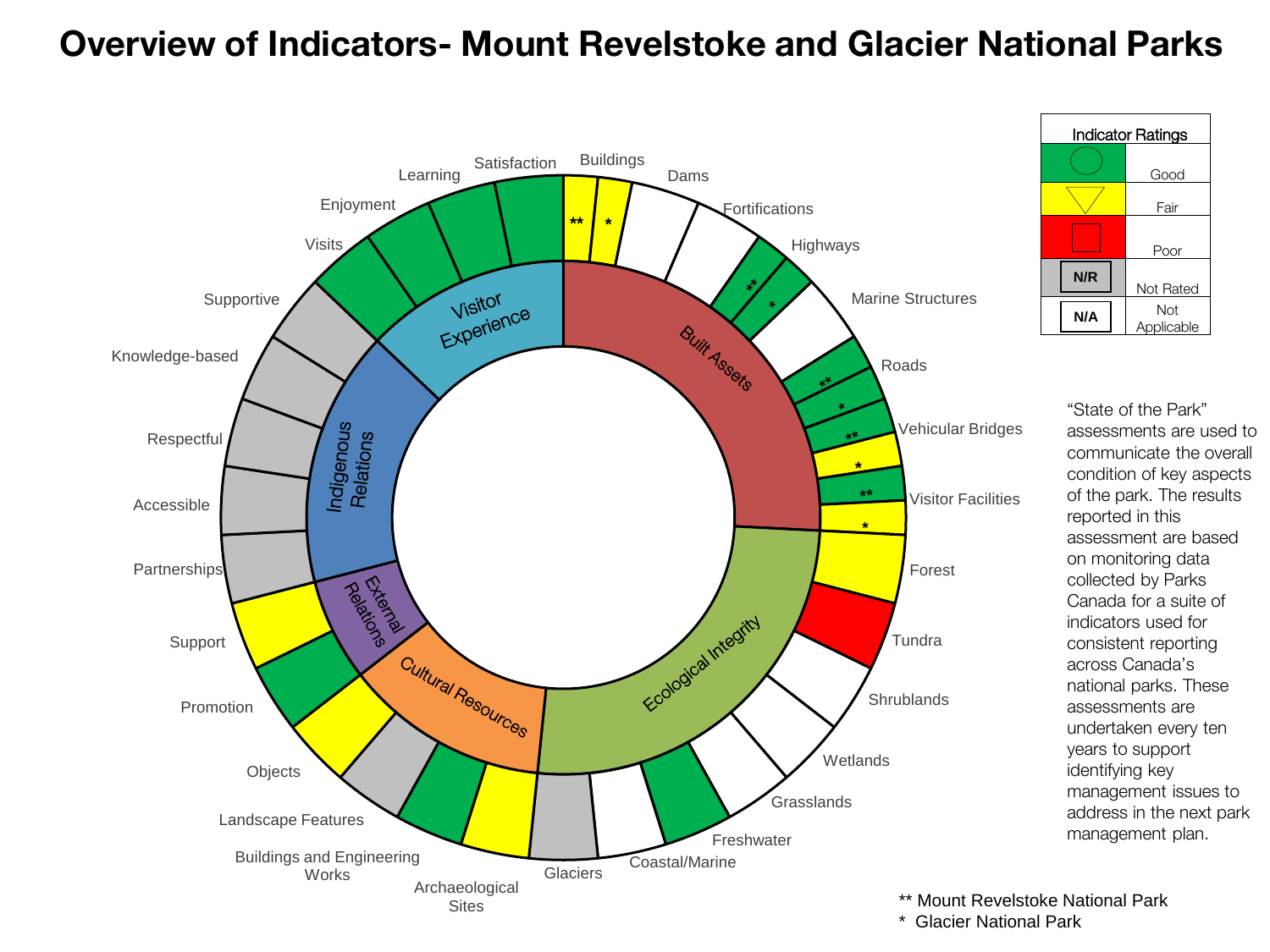# **Ecological Integrity Indicators**

# **Mount Revelstoke National Park**

| <b>Indicators</b> | <b>Measures</b>                         |
|-------------------|-----------------------------------------|
| <b>Forest</b>     | <b>Invasive Alien Plants</b>            |
|                   | <b>Area Burned Condition Class</b>      |
|                   | <b>Wildlife Mortality</b>               |
|                   | <b>Terrestrial Birds</b>                |
|                   | N/R<br>Landscape Change                 |
| <b>Freshwater</b> | <b>Stream Biotic Health</b>             |
|                   | Amphibian Occupancy                     |
|                   | Air Quality                             |
|                   | <b>Aquatic Connectivity</b>             |
|                   | <b>Wetlands Surficial Extent</b><br>N/R |
| <b>Tundra</b>     | Caribou Census                          |
|                   | Decadal Glacier Inventory               |
|                   | Subalpine Wildflower Meadows            |
|                   | <b>Whitebark Pine</b>                   |
|                   | <b>Alpine Terrestrial Birds</b><br>N/R  |

# **Overview**

Mount Revelstoke National Park (MRNP) presents 15 measures; 6 measures continue from 2007 plus 9 new measures, redistributed into 3 indicators compared to 5 indicators in 2007.

### Forest Ecosystem

- The Invasive Plants measure is in good condition. With only one year of data, there is no reported trend. Native plant communities are intact in sensitive ecological areas with invasive alien plants generally limited to disturbed areas, such as highway corridors. Active control and monitoring is ongoing for priority species and locations as defined in the Invasive and Alien Plant Management Plan (2016).
- The Area Burned Condition Class measure is in fair condition and stable in MRNP.
- The Wildlife Mortality measure is in fair condition and declining. This measure assesses data for highway road kills, as well as other sources of mortality such as the railway. Highway data is the main source of information in this dataset.
- Terrestrial Birds are in poor condition in MRNP. There is limited data to calculate a long-term trend for this measure because this is the first time this analysis has been performed.

# Freshwater Ecosystem

- The Stream Biotic Health measure is in good condition. With only one assessment period (multiple sites collected in different years), there is no reported trend. No departure from healthy, natural stream conditions has been detected.
- The Amphibian Occupancy measure is in good condition and stable. Occupancy rates of three pond breeding amphibians (western toad, long-toed salamander, and Columbia spotted frog) are not significantly different than 2009 baseline levels.
- Air quality is fair but declining.
- Aquatic Connectivity is in fair condition and improving. The proportion of culverts with unimpeded stream flow improved from 65% in 2007 to 70% in 2017.

# Tundra Ecosystem

- Woodland Caribou continue to decline in MRNP due to threats beyond the park boundaries.
- Glaciers are decreasing in both extent and mass.
- The Subalpine Wildflower measure looks at changes in vegetation community composition between 1974 and 2011/12. There is insufficient data to determine a trend at this time.
- Whitebark pine is in fair condition and declining based on infection rates of blister rust and the extent of tree distribution.
- There is insufficient sample size to assess Alpine Terrestrial Birds, at this time. Under development.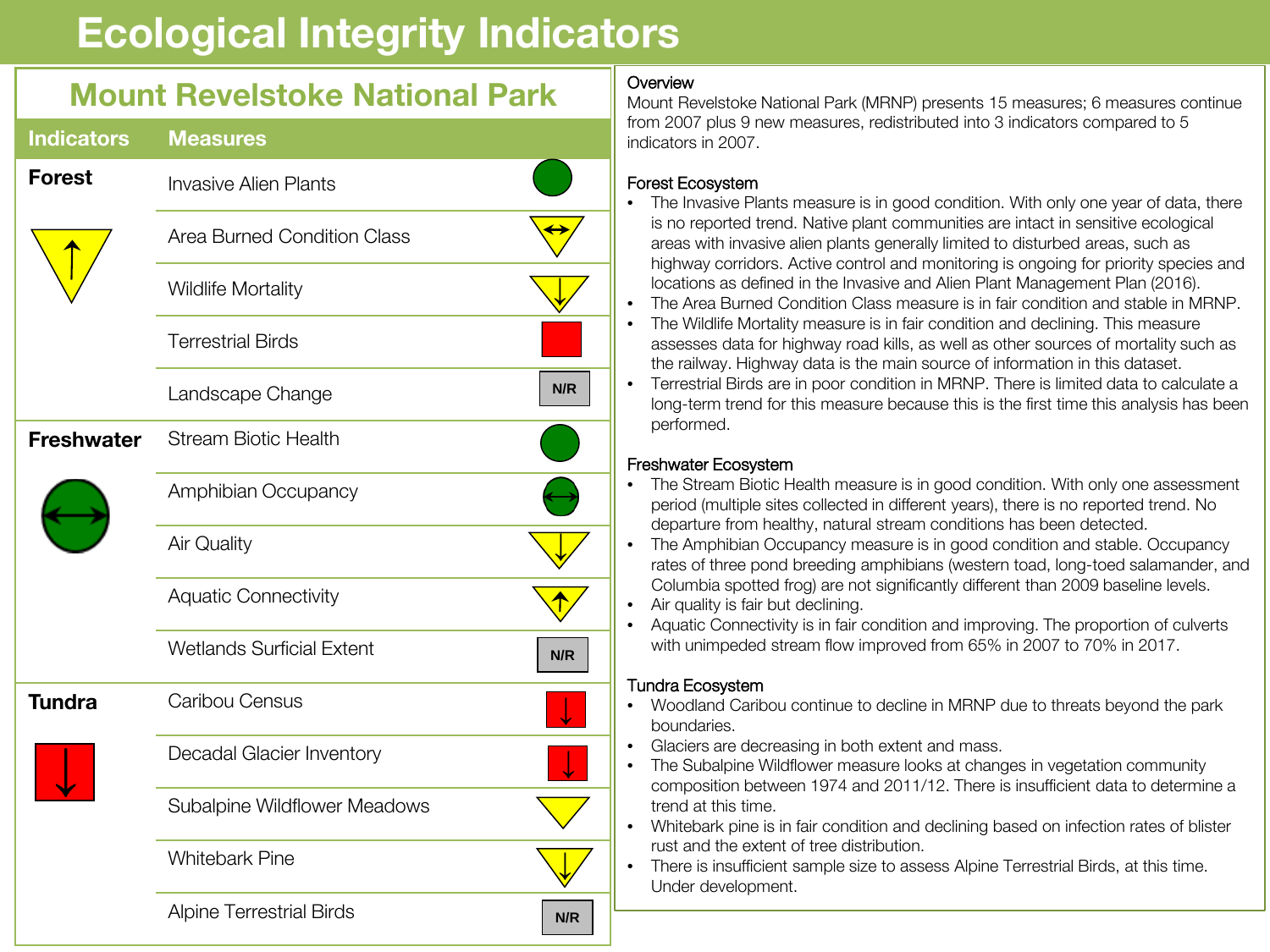# **Ecological Integrity Indicators**

# **Glacier National Park**

| <b>Indicators</b> | <b>Measures</b>                         |
|-------------------|-----------------------------------------|
| <b>Forest</b>     | <b>Invasive Alien Plants</b>            |
|                   | Area Burned Condition Class             |
|                   | Wildlife Mortality                      |
|                   | <b>Terrestrial Birds</b>                |
|                   | N/R<br>Landscape Change                 |
| <b>Freshwater</b> | <b>Stream Biotic Health</b>             |
|                   | Amphibian Occupancy                     |
|                   | <b>Water Quality Index</b>              |
|                   | <b>Aquatic Connectivity</b>             |
|                   | <b>Wetlands Surficial Extent</b><br>N/R |
| <b>Tundra</b>     | Caribou Census                          |
|                   | Decadal Glacier Inventory               |
|                   | <b>Glacier Dynamics</b>                 |
|                   | <b>Whitebark Pine</b>                   |
|                   | <b>Alpine Terrestrial Birds</b><br>N/R  |

**Note:** See Appendix 1 for Species at Risk Indicators **Sources:** *Information Centre on Ecosystems*

# **Overview**

Glacier National Park (GNP) presents 15 measures; 7 measures continue from 2007 plus 8 new measures, redistributed into 3 indicators compared to 5 indicators in 2007.

### Forest Ecosystem

- The Invasive Alien Plants measure is in good condition. With only one year of data, there is no reported trend. Native plant communities are intact in sensitive ecological areas with invasive alien plants generally limited to disturbed areas, such as highway corridors. Active control and monitoring is ongoing for priority species and locations, as defined in the Invasive and Alien Plant Management Plan (2016).
- The Area Burned Condition Class measure is in fair condition and increasing in GNP.
- The Wildlife Mortality measure is in fair condition and declining. This measure assesses data for highway road kills, as well as other sources of mortality such as the railway. However, highway data is the main source of information in this dataset.
- Terrestrial Birds are in poor condition in MRNP. There is limited data to calculate a long-term trend for this measure because this is the first time this analysis has been performed

### Freshwater Ecosystem

- The Stream Biotic Health measure is in good condition with no detected departure from healthy, natural stream conditions. With only one assessment period (multiple sites collected in different years), there is no reported trend.
- The Amphibian Occupancy measure is in good and stable condition. Occupancy rates of three pond breeding amphibians are not significantly different than the 2009 baseline levels.
- The Water Quality Index measure is good but declining. The status is based on assessment guidelines provided by Environment and Climate Change Canada. The declining trend is attributed to a 2015 spike in metals and nutrients, such as copper, lead and cadmium exceeding national guidelines, mainly due to hot weather and high snowmelt that year.
- Aquatic Connectivity is in poor condition and improving. The proportion of culverts with unimpeded stream flow and clear of fish barriers improved from 25% in 2007 to 45% in 2017.

### Tundra Ecosystem

- Woodland Caribou continue to decline in GNP due to threats beyond the park boundaries.
- Glaciers are decreasing in both extent and mass.
- Whitebark Pine is in fair condition and declining based on infection rates of blister rust and the extent of tree distribution.
- There is insufficient sample size to assess Alpine Terrestrial Birds at this time. Under development.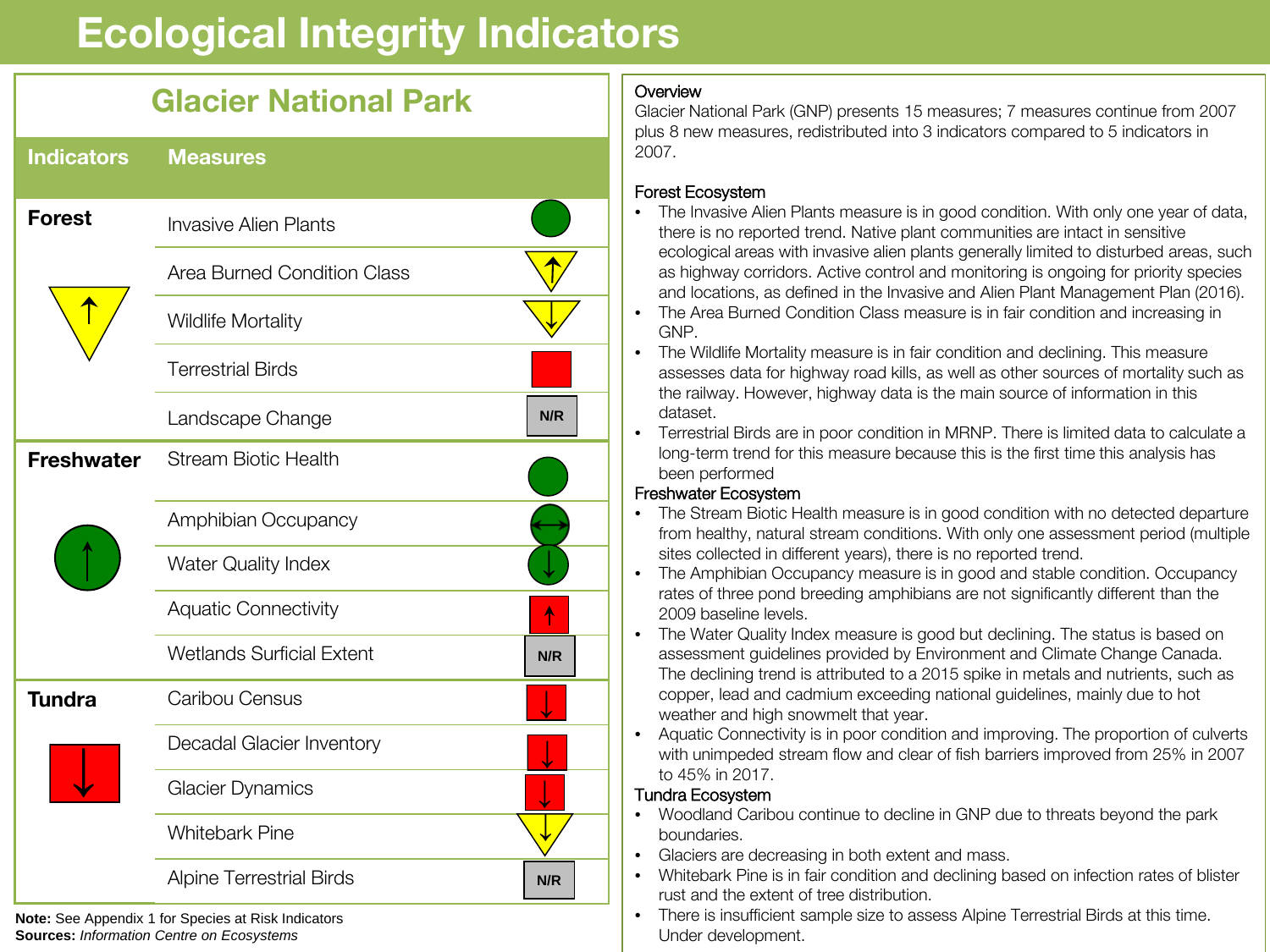# **Cultural Resource Indicators**

| <b>Indicators</b>                                          | <b>Measures</b>                                  |
|------------------------------------------------------------|--------------------------------------------------|
| Archaeological<br><b>Sites</b>                             | Archaeological Sites                             |
| <b>Buildings and</b><br><b>Engineering</b><br><b>Works</b> | <b>Buildings and Engineering</b><br><b>Works</b> |
| Landscapes<br>and<br>Landscape<br><b>Features</b>          | Landscapes and Landscape<br>Features<br>N/R      |
| <b>Objects</b>                                             | <b>Objects (Historical)</b>                      |
|                                                            | Objects (Archaeological)                         |

#### Rogers Pass National Historic Site is included for reference as it is within Glacier NP but does not require a "State of" Assessment:

The Rogers Pass Commemorative Integrity Evaluation (2002-03) rated the resources of national significance in fair condition with a declining trend. The resources of other heritage value were rated in fair condition. At the time, high level threats having an impact on cultural resources included active wood rot in areas such as timbers in snowsheds and culverts, and severe climate resulting in avalanches and landslides.

#### Archaeological Sites

Documented archaeological sites in the two parks include resources affiliated with railway construction, mountaineering, logging, and mining. There are a total of 185 known sites in Glacier National Park (GNP) and 17 in Mount Revelstoke National Park (MRNP). Archaeological sites are generally stable or slowly declining in condition due to unmitigated environmental factors (e.g. avalanches, rockfalls, vegetation encroachment, and water erosion). Potential impacts to archaeological sites related to new projects are assessed and mitigated. Overall rating for archaeological sites is fair and declining. In GNP, vegetation clearing has been conducted on the 1885 railgrade from the Summit Monument to Loop Brook, including the former site of Glacier House, as well as the access route to Cascade Creek Bridge.

#### Buildings and Engineering Works

There are four buildings in the two parks designated as "recognized" by the Federal Heritage Building Review Office: Summit Fire Lookout, Glacier Circle Alpine Hut, Eva Lake cabin, and Arthur O. Wheeler Hut. These are in good condition. Ownership of Glacier Park Lodge and the gas station was transferred to Parks Canada in 2016. In 2017, they were designated "recognized" federal heritage buildings. The buildings were highly contaminated and in poor condition, however, and for public safety and to address historic contamination issues, Parks Canada completed abatement and demolition of the buildings, and site remediation.

In GNP, the surface drainage of the Stone Arch Culvert was upgraded prior to resurfacing. Engineering assessments were conducted for the culvert and Loop Brook Pillars to plan future restoration work. In MRNP, vegetation clearing and site restoration was conducted at the Nels Nelson Ski Jump.

#### Landscapes and Landscape Features

Complementing the "Three Passes" cultural landscape concept, a *Glacier National Park and Rogers Pass National Historic Site Heritage Viewscape Recording and Analysis (2016-17)* was recently completed for viewscapes along the Trans-Canada Highway corridor in GNP. Cultural landscape and landscape features outside of the transportation corridor in GNP have not been formally identified and therefore are not rated at this time.

#### Objects (Historical)

Historical objects (*e.g.* documents, plaques, equipment) have accumulated and been acquired through donation or purchase over many years. Based on data from the Artifact Information System, the historical objects are in fair condition overall (67% good, 19% fair, 14% poor).

#### Objects (Archaeological)

There are 18,741 objects associated with GNP and 5 associated with MRNP that have been collected through archaeological work in the parks. As these are in the Parks Canada collection, they are in a controlled environment and considered to be fair (stable).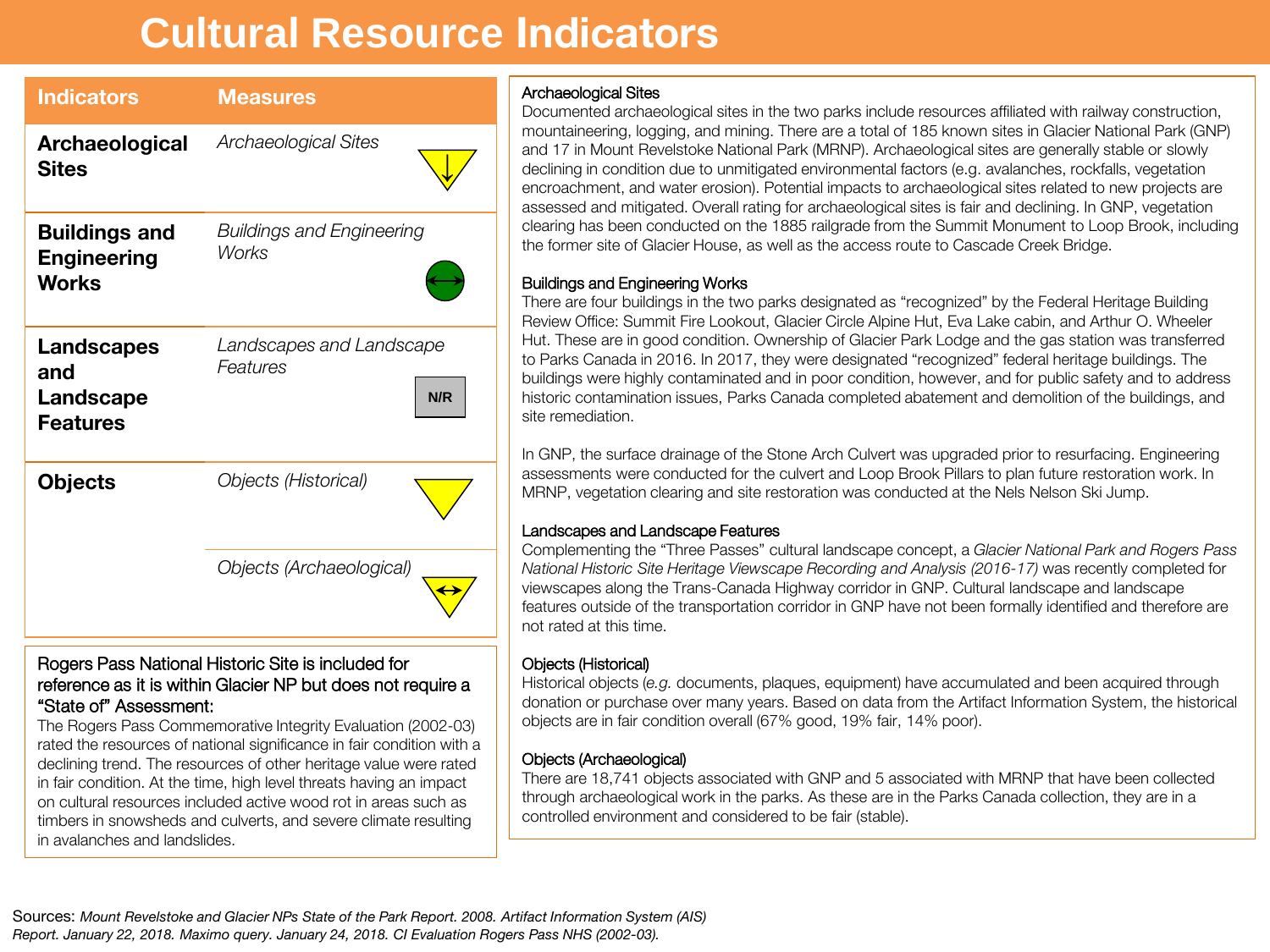# **External Relations Indicators**

| <b>Indicators</b>                                                                                                                                                | <b>Measures</b>   |           |                       |
|------------------------------------------------------------------------------------------------------------------------------------------------------------------|-------------------|-----------|-----------------------|
| <b>Promotion</b>                                                                                                                                                 | Events            |           |                       |
| <b>Support</b>                                                                                                                                                   | <b>Volunteers</b> |           |                       |
| <b>Promotion (events</b><br>where contacts<br>were recorded)                                                                                                     | 2014-15           | 2015-16   | 2016-17               |
| <b>Field Unit Outreach</b><br><b>Total Contacts</b>                                                                                                              | 2214              | 2827      | 4967<br>$+124%$       |
| Vancouver Outreach<br><b>Team Total Contacts</b>                                                                                                                 | 90,000            | 99,044    | 96,310<br>$+7%$       |
| <b>TOTAL CONTACTS</b>                                                                                                                                            | 92,241            | 101,871   | 101,277<br>$+9.7%$    |
| Web & Social Media                                                                                                                                               | 2015-16           | 2016-17   | 2017-18               |
| <b>Facebook Followers</b><br>(English)                                                                                                                           |                   | 8,297     | 9,022<br>$+8.7%$      |
| <b>Facebook Followers</b><br>(French)                                                                                                                            |                   | 237       | 304<br>$+28.3%$       |
| <b>Website Page views</b>                                                                                                                                        | 936,213           | 1,073,919 | 1,223,222<br>$+30.6%$ |
| <b>Website Visits</b>                                                                                                                                            | 764,485           | 877,296   | 712,436<br>$-6.8\%$ * |
| * Web Trend Note: Website data has only been tracked since 2015-16. Website load<br>balancing was introduced in 2017, negatively affecting reported visit count. |                   |           |                       |

Sources: *MRG Outreach, Volunteer, and Partnering data to 2016-17. Facebook InSights 2017 & 2018. Web statistics from National Office Web Team.*

# **Overview**

Mount Revelstoke and Glacier (MRG) Field Unit takes a proactive approach to External Relations through public outreach, partnering, stakeholder engagement, media relations, and web and social media presence. A good working relationship exists with local communities, Revelstoke and Golden, as well as other local and regional stakeholders. MRG will continue to strengthen regional partnerships and networks to generate and enhance promotional and support opportunities.

Outreach, volunteer, and other programs were significantly different during the Canada 150 celebrations. As a result, data from 2017 has not been included in the indicators.

# Promotion

- Field unit outreach events, reached an increasing number of Canadians, primarily targeting urban areas, including Vancouver, Kelowna, and Calgary.
- The Vancouver Outreach Team delivers programs about MRG, in addition to several other parks and sites, to urban Canadians in Metro Vancouver.
- MRG works with local destination marketing organizations and Destination BC to reach Canadian, North American and European travellers, and to identify opportunities for collaboration on social media, web, and travel media visits.
- Media coverage of MRG is most frequent in Revelstoke and Golden, but each year several stories are picked up by regional or national media. These stories relate to visitor safety incidents, park management issues, conservation initiatives, as well as travel-related promotions.

# **Support**

- Formal partnering agreements (of various types) held by MRG have doubled in number between 2013 and 2017. These include relationships with local and regional partners in program delivery, tourism, infrastructure operations, and conservation priorities.
- Volunteer numbers have remained small (between 12 and 44 volunteers per year) and relatively stable each year. Volunteer hours range between under 100 hours and over 800 hours in any given year, depending on the projects that primarily include supporting special events and research.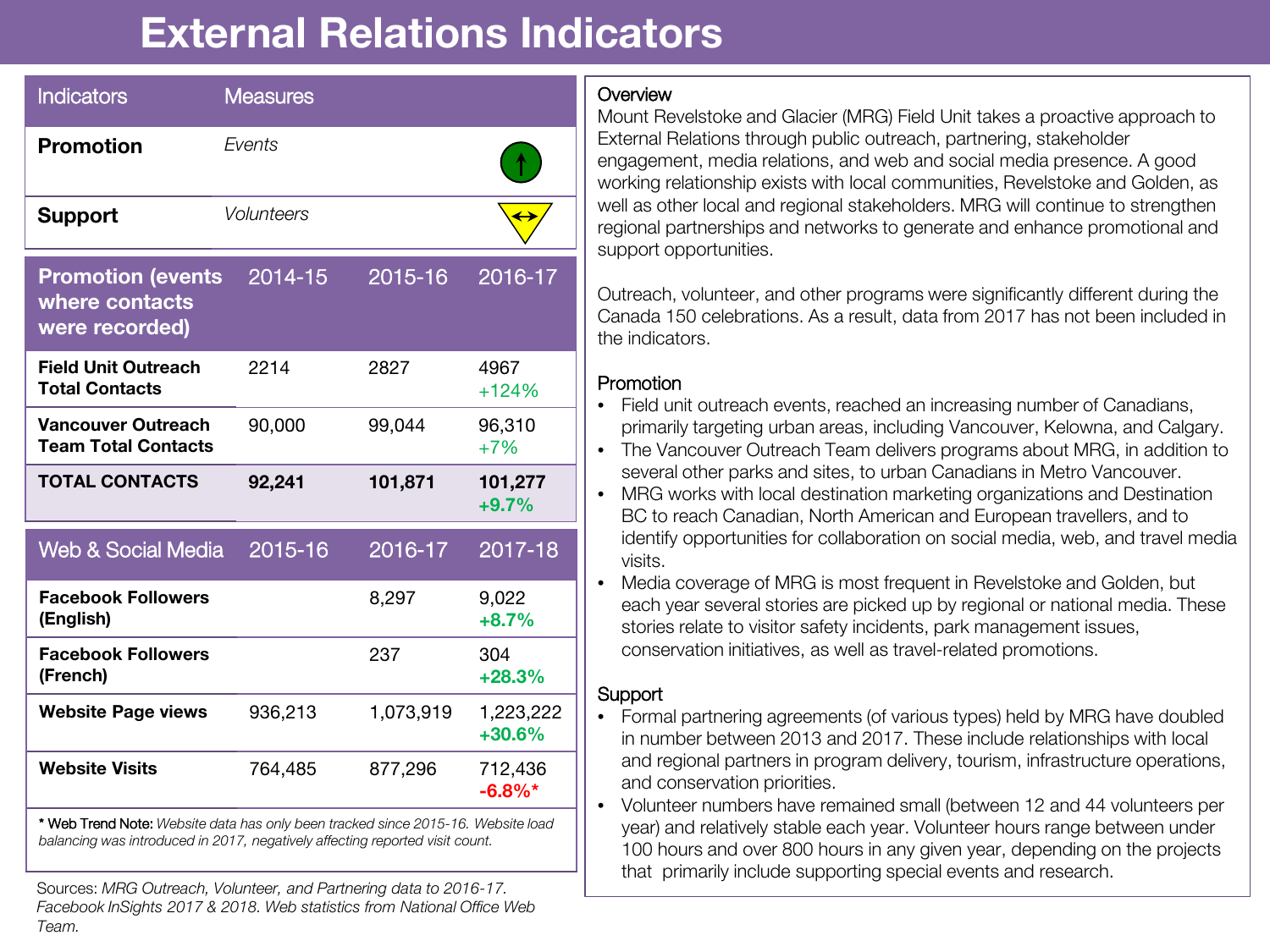# **Indigenous Relations Indicators**

| <b>Indicators</b>                      | <b>Measures</b>                                                                                                            |     |
|----------------------------------------|----------------------------------------------------------------------------------------------------------------------------|-----|
| Indigenous<br><b>Partnerships</b>      | Indigenous Collaboration in<br>N/R<br>Heritage Place Planning and<br>Management                                            |     |
|                                        | Indigenous Collaboration in<br><b>Heritage Place Operations</b>                                                            | N/R |
| Indigenous<br><b>Accessibility</b>     | Indigenous Partner Access to<br>Heritage Place Traditional<br><b>Lands &amp; Activities</b>                                | N/R |
| <b>Mutual Respect</b>                  | Team Member Commitment to<br><b>Building Mutual Respect, Trust</b><br>and Understanding with<br><b>Indigenous Partners</b> | N/R |
|                                        | <b>Extent of Reconciliation with</b><br>Local Indigenous Communities                                                       | N/R |
| Incorporation of<br><b>Traditional</b> | Incorporation of Traditional<br>Knowledge                                                                                  | N/R |
| <b>Knowledge</b>                       | Use of Indigenous Languages                                                                                                | N/R |
| <b>Support for</b><br>Indigenous       | Economic Opportunities for<br><b>Indigenous Peoples</b>                                                                    | N/R |
| <b>Communities</b>                     | <b>Capacity Building for Indigenous</b><br>Peoples                                                                         | N/R |

### Geographic Context

Mount Revelstoke and Glacier (MRG) engages 12 Indigenous communities with traditional ties to the parks, all of which are located two hours or more away by car. Geographic distance presents challenges for broad community awareness and participation in day to day operations of the parks.

#### **Partnerships**

Collaborative agreements are currently being negotiated between the Ktunaxa Nation Council and Parks Canada (MRG, Yoho, and Kootenay national parks), and between five Secwepemc bands and Parks Canada, respectively. Once established, each agreement will provide a means to improve communication, understanding and the depth of relationships.

Recent partnership projects include:

- First Footsteps Trail at the summit of Mount Revelstoke: Elders and artists from three nations contributed to an interpretive trail featuring traditional knowledge and art.
- Revelstoke Caribou Rearing in the Wild, a five year pilot project to establish maternity penning for endangered mountain caribou. MRG and Splatsin Band are two of five regional project partners.

Parks Canada is in the early stages of building its relationship with these groups and in understanding their perspectives on these places. The indicators and measures of the relationship between Parks Canada and Indigenous peoples should be collaboratively determined based on shared understanding and evaluation of what is meaningful to both parties. The indicators and measures listed on the left-hand side of this page have not yet been discussed with the groups concerned, so rating at this stage would be premature.

Progress is being made, however, and in recent years Parks Canada and various Indigenous groups have engaged in activities, as noted above, and relationship building has begun.

#### Accessibility and Mutual Respect

MRG has been the location of several Secwepemc events (2015-2017), including elder's tours, cultural days, and large gatherings. MRG staff have received cultural awareness training and waive park fees for anyone who identifies as Indigenous.

# Support

Parks Canada communicates regularly with local Indigenous groups to share information and explore opportunities to work together. Consultation on Species at Risk Recovery Plans, infrastructure and other projects, led to procurement training sessions, cultural review and the inclusion of Indigenous observers for key infrastructure improvement sites, and harvest of traditional plants.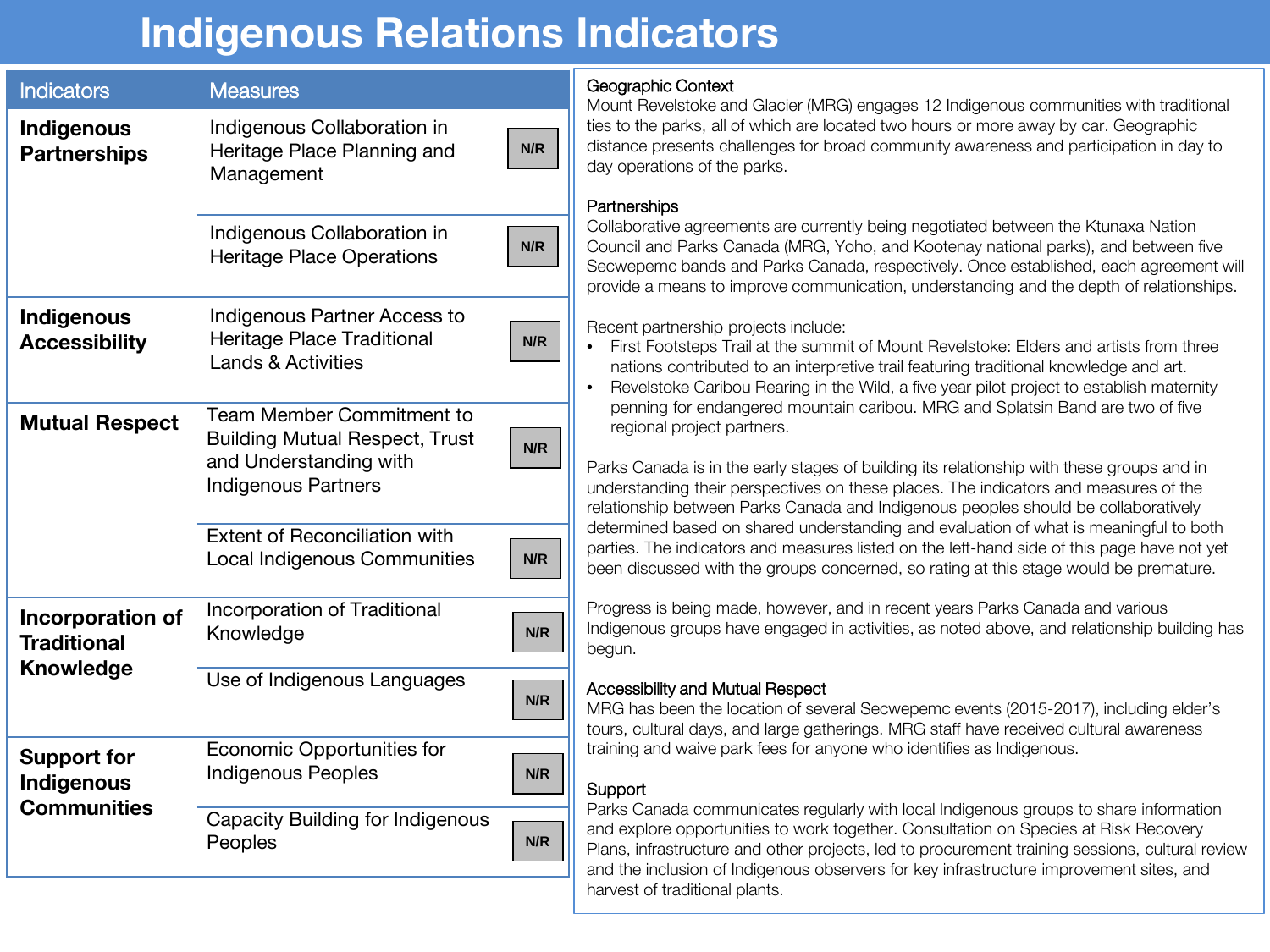# **Visitor Experience Indicators**

| <b>Indicators</b>   | <b>Measures</b>                                                             |
|---------------------|-----------------------------------------------------------------------------|
| <b>Visits</b>       | 2016/17 Attendance<br>Mount Revelstoke and<br><b>Glacier National Parks</b> |
| Enjoyment           | <b>Enjoyed Visit</b>                                                        |
|                     | Satisfaction with<br>Availability of Services                               |
|                     | Satisfaction with<br>Availability of Activities                             |
|                     | Satisfaction with Staff<br>Demonstrating Passion                            |
|                     | Satisfaction with<br><b>Condition of Facilities</b>                         |
| Learning            | Learned Something                                                           |
| <b>Satisfaction</b> | <b>Overall Visit Satisfaction</b>                                           |
|                     | Satisfaction with<br>Information Prior to Arrival                           |
|                     | Satisfaction with<br>Value for Entry Fee                                    |

Source: *2016/17 Visitor Information Program* +/- 5.3% margin of error

### **Overview**

Results of the 2016/17 Visitor Information Program research indicate that the vast majority of visitors enjoyed their visit to Mount Revelstoke and Glacier national parks, citing the recreational activities available in the parks as being very enjoyable experiences. The top reasons visitors indicated that they were inspired to visit were the natural elements of the parks, the parks' location on a main travel corridor and the range of things to do in the parks.

### Visits

2017/18 attendance at Mount Revelstoke and Glacier (MRG) National Parks was 789,975 visitors. This represents a 24% increase since 2011/12.

#### **Enjoyment**

98% of park visitors reported enjoying MRG in 2016, up from 92% in the previous Visitor Information Program (VIP) Survey in 2011.

In 2016, 85% of visitors were satisfied or very satisfied with the availability of visitor activities; and 84% were satisfied or very satisfied with the availability of visitor services. Similar satisfaction data was not available in the 2011 VIP report, so ongoing trends cannot be assessed. To address visitor satisfaction and expand the range of activities and services available in the parks, the new Beaver Lodge Children's Bike Park, Nels Nelsen Ski Jump viewpoint/exhibits and two new trailhead washroom buildings were built in 2017.

95% of 2016 visitors were satisfied with staff members' passion for the parks, and 95% were also satisfied with the condition of park facilities. Similar satisfaction data was not available in the 2011 VIP report, so ongoing trends cannot be assessed

#### Learning

78% of visitors reported learning something during their park visit in 2016. This is an increase from the 67% score in the 2011 VIP survey. Four new learning opportunities were added to the parks in 2017.

#### **Satisfaction**

98% of visitors reported being satisfied with their overall visit in 2016, up from 92% in the previous VIP Survey.

78% of 2016 visitors reported being satisfied with the information available prior to arrival. Detailed data on this satisfaction measure was not available in 2011, so ongoing trends cannot be assessed.

91% of 2016 visitors reported being satisfied with the value for entrance fee. Detailed 2011 data on this measure was not available, so ongoing trends cannot be assessed.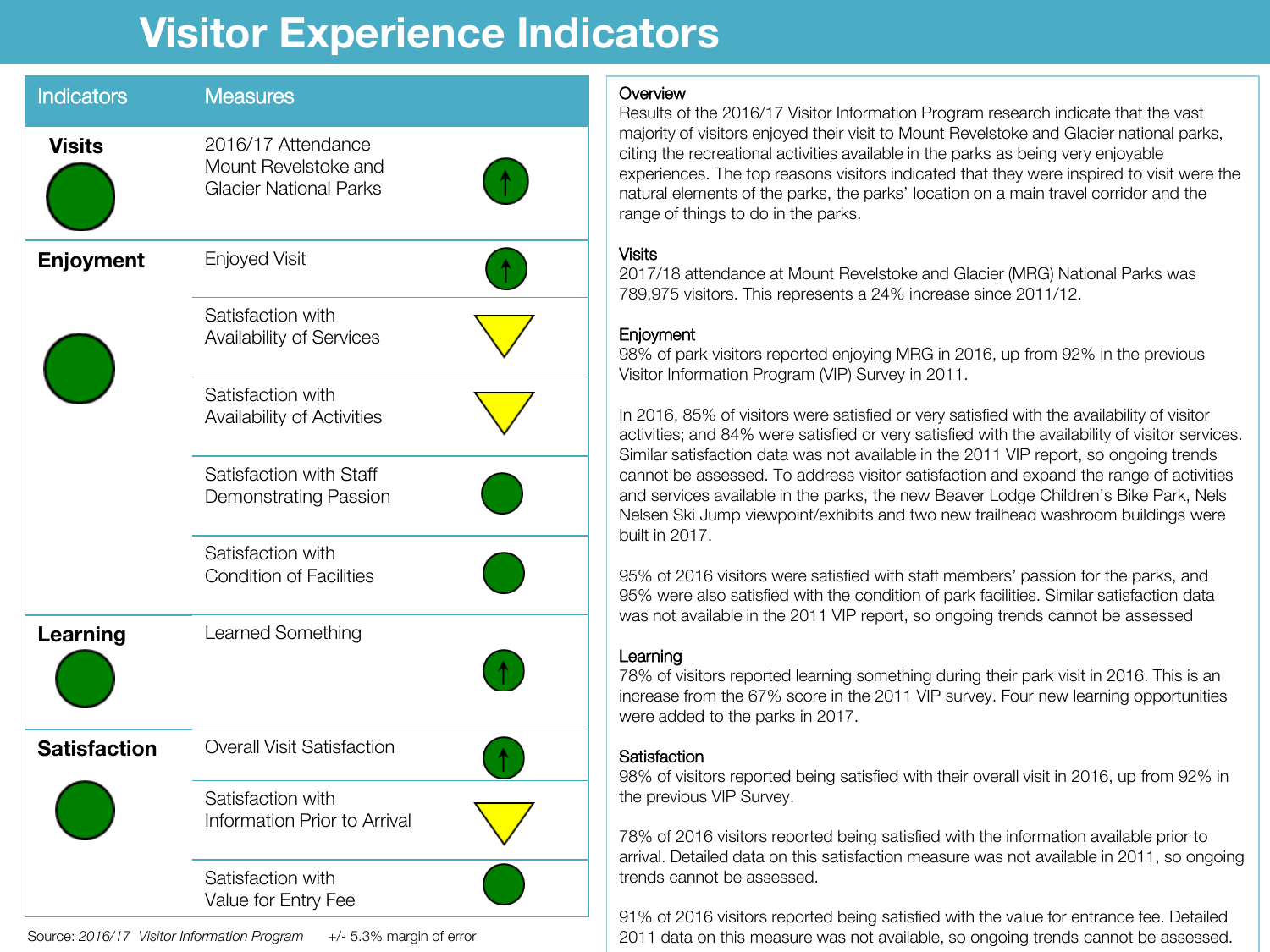# **Built Assets Indicators**

| <b>Indicators</b>                   | <b>Measures</b>                                                                                 | Mount<br>Revelstoke | Glacier |
|-------------------------------------|-------------------------------------------------------------------------------------------------|---------------------|---------|
| <b>Buildings</b>                    | All types                                                                                       |                     |         |
| <b>Dams</b>                         | none                                                                                            | N/A                 | N/A     |
| <b>Fortifications</b>               | none                                                                                            | N/A                 | N/A     |
| <b>Highways</b>                     | Trans Canada<br>Highway                                                                         |                     |         |
| <b>Marine</b><br><b>Structures</b>  | none                                                                                            | N/A                 | N/A     |
| <b>Roads</b>                        | Special attraction<br>roads and access<br>roads to visitor<br>facilities                        |                     |         |
| <b>Vehicular</b><br><b>Bridges</b>  | This includes<br>bridges on the<br>Trans Canada<br>Highway                                      |                     |         |
| <b>Visitor</b><br><b>Facilities</b> | Campgrounds,<br>Day-use Areas,<br>Trails, Parking<br>Lots, Pedestrian &<br><b>Trail Bridges</b> |                     |         |

#### **Overview**

Since the last reporting period, an unprecedented program of asset recapitalization has been undertaken, leading to key improvements in asset condition/ratings.

### **Buildings**

Most buildings in the parks are rated in fair to good condition and recent investments have contributed to the upward trend. In Rogers Pass most buildings are rated fair as they were built in the 1960s and much of their plumbing and electrical infrastructure needs upgrading or replacement. Most of the sewage and storm water management infrastructure in Rogers Pass has been replaced through recent investments. In several situations, buildings were in poor condition and no longer operationally relevant. These buildings, including former staff housing and a carpentry shop in MRNP, underwent abatement and demolition.

#### **Highways**

Highways in Mount Revelstoke National Park are seeing a steady improvement in pavement condition ratings as a result of rehabilitation, with sections in 'poor' condition now less than 10%. Since 2012, Trans-Canada Highway pavement condition indices have improved from an overall surface rating of poor throughout Glacier National Park to ratings of good to very good in 2017.

### Roads

Roads in Mount Revelstoke National Park are in good condition and are showing an improving trend. This assessment is primarily due to the significant investment in the Meadows in the Sky Parkway. Roads in Glacier National Park have not seen any significant investment in recent years and as such are showing signs of excessive wear. This is most evident in the road to the Beaver Valley Trailhead.

#### Vehicular Bridges

Bridges and avalanche snow shed structures receive maintenance and rehabilitation work to maintain a fair to good level of service.

#### Visitor Facilities

Visitor facilities in Glacier National Park are rated in fair condition but improving. All of the day use areas along the Trans-Canada Highway, and trails in both the Mount Revelstoke Summit and Illecillewaet areas, have seen significant improvements (2015-18) through Federal Infrastructure Investment funded projects.

Source: Overall Asset Condition from Maximo data, 2018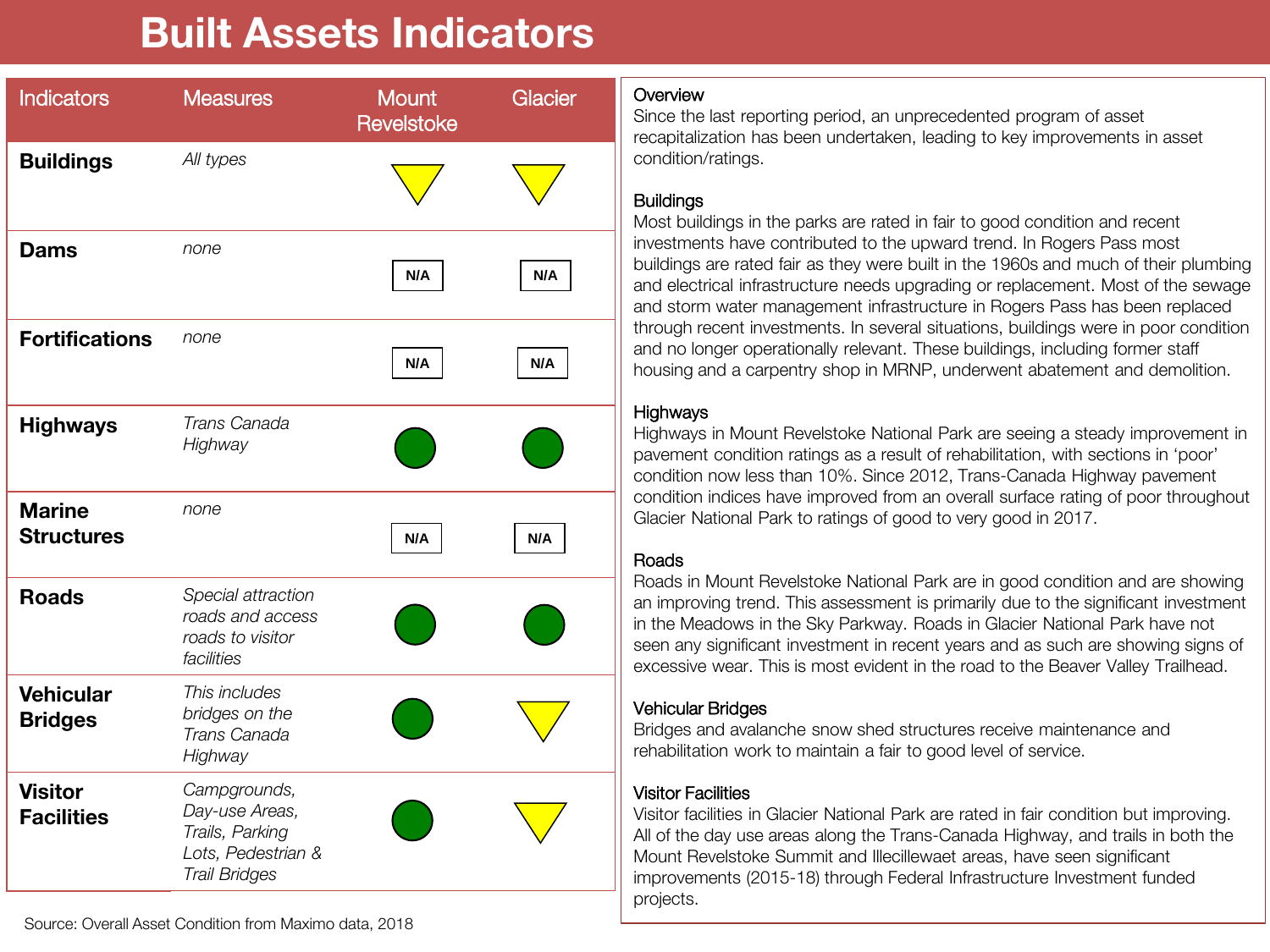# **Key Issues**

| Climate change                              | Shrinking glaciers are a key indicator to help understand the long-term effects of climate change Mount Revelstoke and Glacier<br>national parks' ecosystems, including changes to the rate of flow of fresh water into lakes, rivers and wetlands. In partnership with<br>UNBC, Parks Canada continues to apply leading edge scientific techniques to study and monitor glaciers. It is expected that<br>decreasing glacial extent and mass will influence volume and timing of glacial fed streams.                                                                                                                                                                                                |
|---------------------------------------------|------------------------------------------------------------------------------------------------------------------------------------------------------------------------------------------------------------------------------------------------------------------------------------------------------------------------------------------------------------------------------------------------------------------------------------------------------------------------------------------------------------------------------------------------------------------------------------------------------------------------------------------------------------------------------------------------------|
| Wildlife protection<br>and conservation     | Increasing road and railway traffic continue to have negative impacts on wildlife in the parks. Research carried out in Glacier<br>National Park has identified key mitigations to help reduce highway mortality such as wildlife overpasses and/or underpasses, and<br>wildlife detection signs.                                                                                                                                                                                                                                                                                                                                                                                                    |
|                                             | Woodland caribou populations continue to decline due to cumulative landscape changes within and beyond park boundaries, such<br>as habitat loss, degradation, sensory disturbance and fragmentation. Similarly, suspected causes of terrestrial bird condition are<br>due to habitat change within other areas of the migratory range, exacerbated by climate change. To contribute to broader<br>population recovery actions, Parks Canada collaborates with partners and neighbouring land managers.                                                                                                                                                                                               |
| Invasive species,<br>insects and<br>disease | Invasive species and non-native plants are currently threatening native species and ecosystems in Mount Revelstoke and Glacier<br>national parks. Other potential threats include white-nose syndrome in bats and whirling disease in fish. Climate change is further<br>exacerbating the spread of invasive species, insects and disease and the impacts are expected to worsen in coming years.                                                                                                                                                                                                                                                                                                    |
| Wildfire                                    | Wildfire is crucial to a well-functioning ecosystem, and improves habitat quality for many species including species at risk like<br>whitebark pine and olive-sided flycatcher. Fire can, however, place visitors, communities, and assets at risk. Through effective fire<br>management, natural fire cycles can be restored while reducing wildfire risk to people, neighbouring communities and assets.                                                                                                                                                                                                                                                                                           |
| Indigenous<br>Relations                     | Mount Revelstoke and Glacier National Parks have traditionally been used by the Syilx, Ktunaxa, and Secwepemc peoples. Parks<br>Canada recognises the rich history of local Indigenous peoples on the landscape and is committed to strengthening relationships<br>and deepening Indigenous involvement in the management of Mount Revelstoke and Glacier national parks. Collaborative<br>agreements with all three nation groups are pending and will help move forward in the spirit of reconciliation.                                                                                                                                                                                           |
| Increasing<br><b>Visitation</b>             | Visitation increased by 24% from 2011/12 to 2017/18. While visitor satisfaction has remained high, increased visitation at peak<br>times of the summer visitor season are putting pressure on select park facilities and sensitive environments. For many years, our<br>innovation and efforts, have allowed us to successfully mitigate most impacts through education, enforcement, active management<br>of visitors and wildlife, and various infrastructure upgrades. To address increasing demand, additional management actions will be<br>required.                                                                                                                                           |
| <b>Asset Investment</b>                     | It is essential to balance the need to maintain and upgrade existing infrastructure with investments in new assets. Safety remains a<br>top priority but visitor satisfaction is also of utmost importance.<br>• Trans-Canada Highway improvements remain a priority focus for many regional stakeholders. Significant investments have been<br>made to improve reliability and safety through both parks, and twinning may be an opportunity in the future.<br>• As visitation increases so does the pressure on and demand for facilities and services. Priorities are to ensure current assets<br>meet visitor needs, and identify opportunities to improve the offer in popular/congested areas. |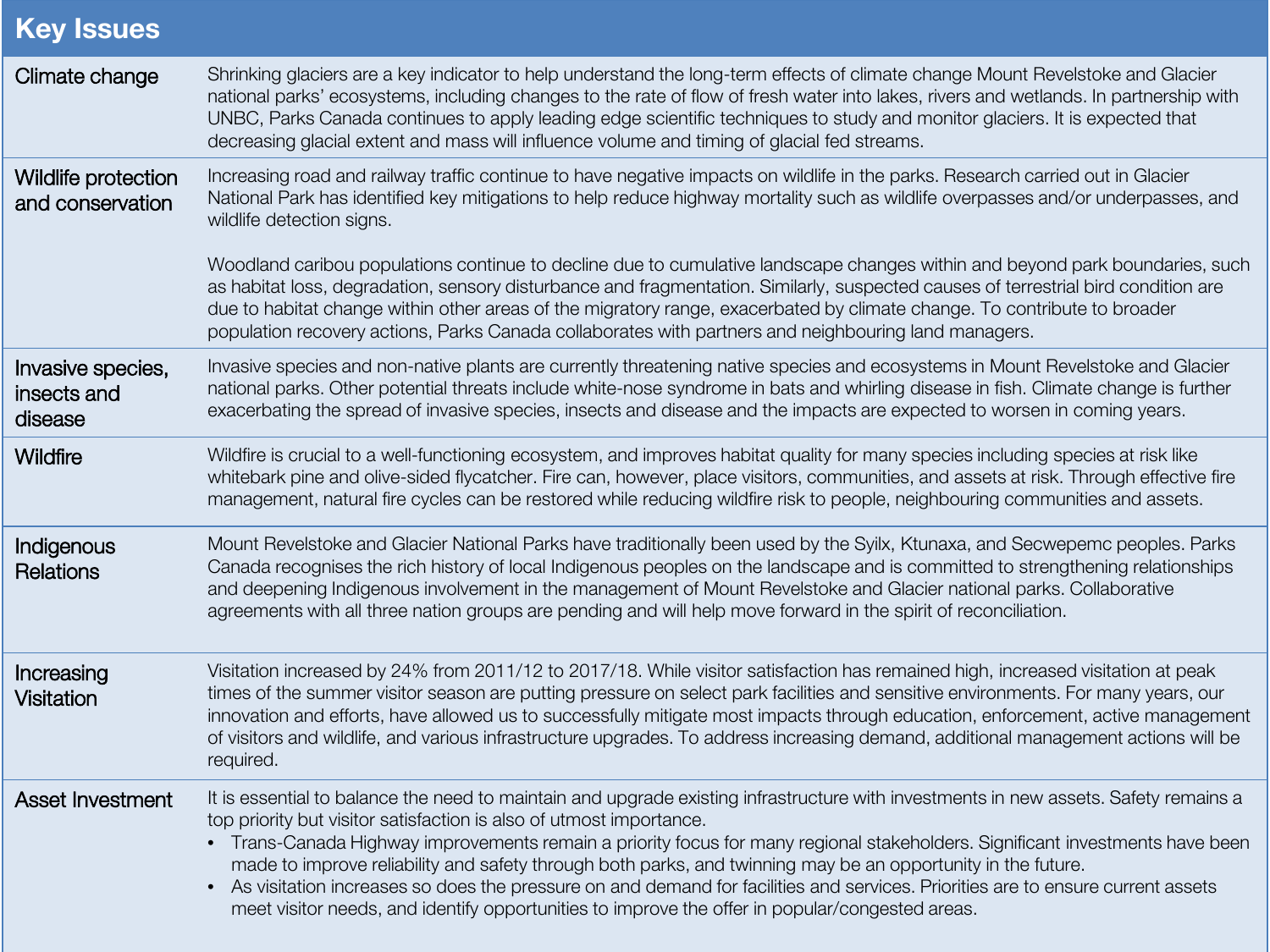# **Appendix 1: Species at Risk Indicators**

| <b>Species</b>                                                            | <b>Conservation target</b>                                                                                                                       | Outcome                                                                                                                                                                                                              |
|---------------------------------------------------------------------------|--------------------------------------------------------------------------------------------------------------------------------------------------|----------------------------------------------------------------------------------------------------------------------------------------------------------------------------------------------------------------------|
| <b>Whitebark</b><br><b>Pine</b>                                           | Plant 2,600 blister rust<br>resistant seedlings by<br>2019                                                                                       | Reached: 1,545 seedlings<br>planted in 2017, 1,100 seedlings<br>planted in 2018.                                                                                                                                     |
| Endangered<br>Medium level<br>of influence                                | Ensure more than 60 %<br>of seedling survival after<br>2 years                                                                                   | Reached: 95% survival after 2<br>years                                                                                                                                                                               |
|                                                                           | Restore 20 hectares of<br>habitat by 2019 through<br>thinning and prescribed<br>fire                                                             | Reached: 0.5 hectares restored<br>in 2017, >20 hectares complete<br>in 2018)                                                                                                                                         |
| Woodland<br><b>Caribou</b><br>(Southern<br><b>Mountain</b><br>Population) | Support development of<br>techniques to augment<br>caribou calf survival in<br>the wild.                                                         | Reached: Through Revelstoke<br>Caribou Rearing in the Wild<br>partnership annual penned calf<br>survival rate for 2015-17 doubled<br>the survival rate of calves born in<br>the wild.                                |
| <b>Threatened</b><br>Low level of<br>influence                            | Support status<br>assessment of caribou<br>herds.                                                                                                | Partial: Census flights within the<br>NPs complete. Assessment of<br>regional herd numbers in<br>cooperation with the province of<br>British Columbia ongoing.                                                       |
|                                                                           | Develop fine scale<br>mapping of caribou<br>habitat.                                                                                             | Partial: Development of fine scale<br>caribou habitat mapping is<br>launched in 2017. Work ongoing.                                                                                                                  |
|                                                                           | Limit human caused<br>disturbance in caribou<br>habitat.                                                                                         | Reached: Annual closure on<br>Mount Klotz, winter overnight<br>camping restriction in MRNP.                                                                                                                          |
|                                                                           | Reduce impact on<br>caribou habitat through<br>fire management<br>planning with the goal to<br>prevent catastrophic<br>fires in caribou habitat. | Partial: Fire management and<br>prescribed fire planning<br>complete. Site preparation for<br>prescribed fires in MRNP and<br>GNP significantly advanced in<br>2018. Further work to be<br>completed in future vears |

# Changes in species conservation status or trends

There are 13 species in Mount Revelstoke and Glacier National Parks (MRG) listed on Schedule 1 of the *Species at Risk Act*. Three are endangered, four are threatened (including two newly listed species), and six are species of special concern. Five species are currently addressed within MRG's multi-species action plan and two newly listed species will be addressed in 2019.

# Key information and threats

- Whitebark Pine blister rust, mountain pine beetle, fire suppression and climate change are the major threats facing whitebark pine.
- Caribou Woodland Caribou continue to decline in MRG due to threats beyond the park boundaries. Habitat loss, degradation and fragmentation from both human-caused and natural sources, and increased predation, has resulted in declining numbers of caribou throughout their range. Small populations limit recovery potential.
- Bats The most significant threat to little brown myotis and northern myotis is white-nose syndrome.
- Olive-sided Flycatcher Probable significant threats include reduced availability of insect prey, as well as habitat loss beyond the park boundaries including degradation and fragmentation from both human-caused and natural sources.

# Results of management actions

- Whitebark Pine Cone caging and collection of seed from potentially rust resistant parent trees within MRG, propagation in a nursery, and planting work is ongoing. These actions will contribute to the recovery of the species.
- Parent trees are also undergoing blister rust resistance trials to confirm resistant status. Habitat restoration through thinning and prescribed fire is planned for 2018.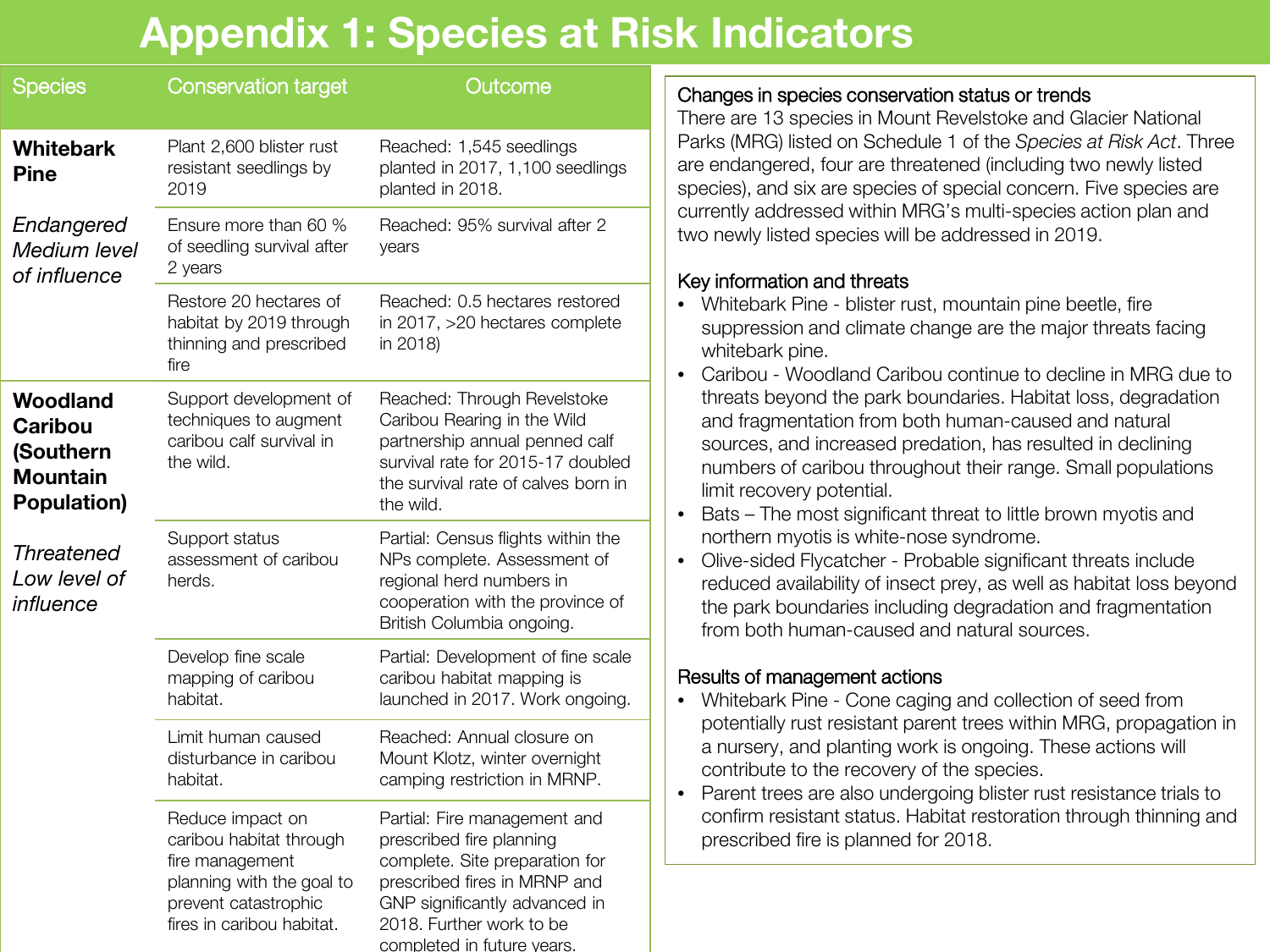# **Appendix 1: Species at Risk Indicators (continued)**

| <b>Species</b>                                                                                                   | <b>Conservation target</b>                                                                                                                                                                                                                                              | Outcome                                                                                                                     |  |
|------------------------------------------------------------------------------------------------------------------|-------------------------------------------------------------------------------------------------------------------------------------------------------------------------------------------------------------------------------------------------------------------------|-----------------------------------------------------------------------------------------------------------------------------|--|
| <b>Bats</b><br>(Northern<br>Myotis and<br><b>Little Brown</b><br>Bat)<br>Endangered<br>Low level of<br>influence | Maintain access restrictions<br>for the public to protect bats<br>and their residences.<br>Implement decontamination<br>protocols and best<br>management practices to<br>protect against spread of<br>white-nose syndrome for<br>monitoring and research<br>activities. | Ongoing: Access is<br>currently restricted and<br>decontamination protocols<br>are being implemented by<br>all researchers. |  |
|                                                                                                                  | Compile existing data and<br>survey to identify and prioritize<br>sites that have high potential<br>to be hibernacula or maternity<br>colonies.                                                                                                                         | Reached: Hibernacula,<br>maternity colony caves,<br>and roosts have been<br>identified. Monitoring is<br>ongoing.           |  |
| Olive-sided<br><b>Flycatcher</b>                                                                                 | Implement prescribed fire to<br>improve and create habitat.<br>Implement at least two fires                                                                                                                                                                             | Partial: Site preparation for<br>three prescribed fires is<br>underway with                                                 |  |
| <b>Threatened</b><br>Low level of<br>influence                                                                   | every five years and<br>maintaining fire disturbance at<br>20% of natural cycle.                                                                                                                                                                                        | implementation to begin in<br>2018. GNP is currently at<br>57% and MRNP is at 11%<br>of their natural fire cycles.          |  |

Sources: Information extracted from Biotics and ICE

# Results of management actions (continued)

Caribou - Parks Canada is a partner in the Revelstoke Caribou Rearing in the Wild initiative which aims to pen approximately 20 female caribou through the calving season on an annual basis. Calf survival rates for the last three years have doubled what is expected in the wild. Fine scale caribou habitat mapping is underway. MRG supports the census of local herds and manages human caused disturbance through area closures and permit conditions. Prescribed fire is used to reduce the potential of catastrophic fires in caribou critical habitat.

Bats - Maintaining access restrictions to bat habitats for the public, maintaining decontamination protocols to protect against the spread of white-nose syndrome for monitoring and research activities, and monitoring bat activity to determine presence of maternity colonies or hibernacula.

Olive-sided Flycatcher - Prescribed fire planning and preparation are underway. Implementation of fires to begin in 2018. GNP currently at 57% and MRNP at 11% of its natural fire cycle.

# Completion of recovery documents or other legal requirements

A multi-species action plan has been published for MRG for whitebark pine, woodland caribou (southern mountain population), olive-sided flycatcher, little brown myotis, and northern myotis. Recovery strategies have been produced for olive-sided flycatcher and woodland caribou (southern mountain population), and strategies for the other three species are in draft form. A description of critical habitat has been posted to the *Canada Gazette* for woodland caribou (southern mountain population).